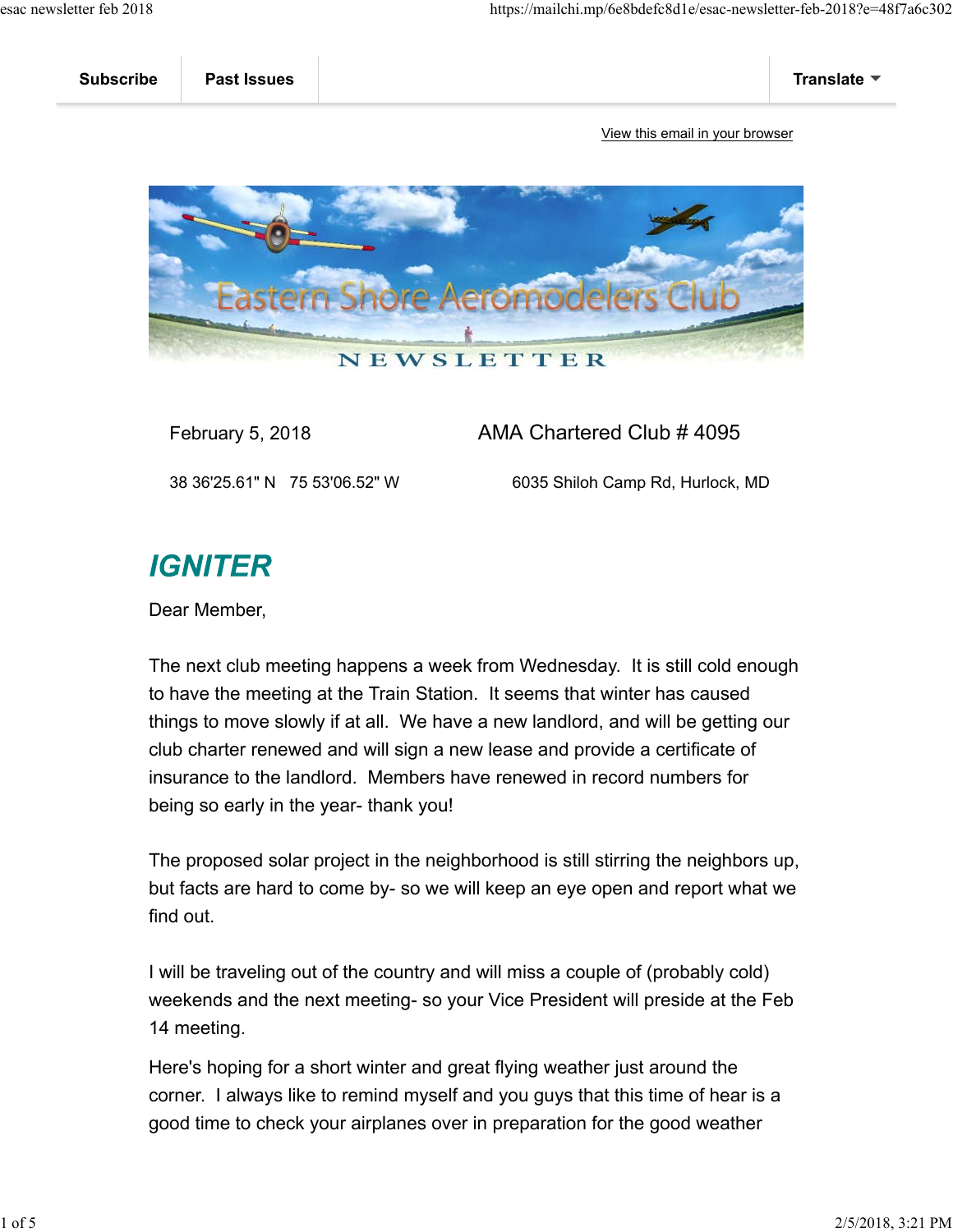| <b>Subscribe</b> | <b>Past Issues</b> |  | <b>Translate</b> |
|------------------|--------------------|--|------------------|
|------------------|--------------------|--|------------------|

I went diving into my photo archives to find some pictures to remind us of what Spring looks like at our club.

See you at the field one day soon!

Jack



A Meeting was called to order on . . .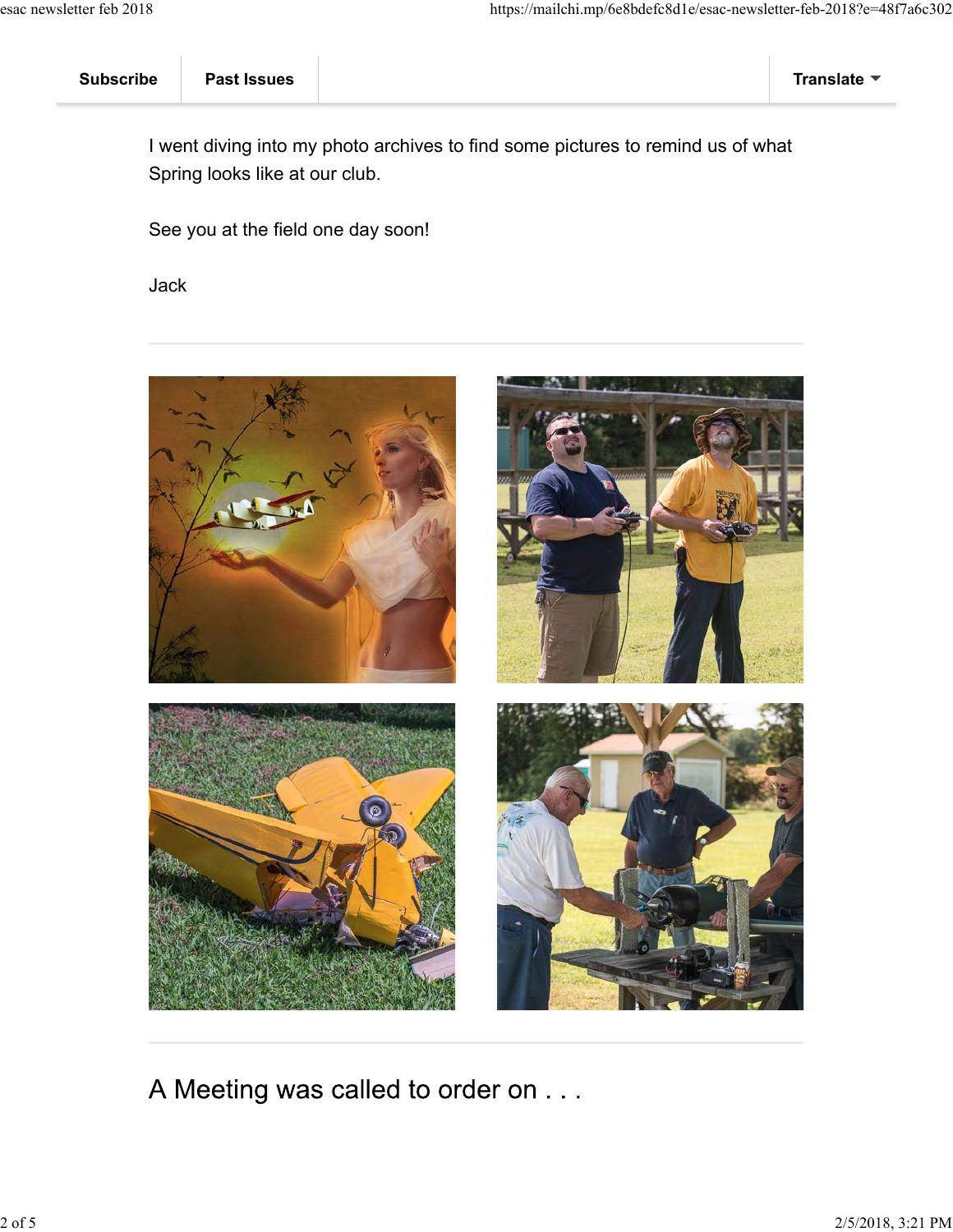## **Subscribe Past Issues Translate**

attendance. The Treasurer reported \$7,404.16 in savings and \$575.96 in checking. We have 37 paid up members.

The members were presented with a copy of the negotiated (but unsigned) land lease which was to be signed once the property transfer has taken place late December.

George had obtained a copy of 'Board of Appeals Case #2617' which deals with a proposed solar project adjacent to the flying field. Without details, all we can tell is that the neighboring field consists of 4 parcels. No plans were available regarding where the proposed construction will take place. The neighbors are in opposition. Our driveway is over the same neighbor's property, so members might want to consider being supportive of our neighbors without becoming too visible- we could lose our driveway if things get ugly.

Dennis reviewed the plan for the Invitational Jet Rally to be held this year. Othello indicated that he could identify some 'jet friends' who might be willing to come fly if we had space. He and Dennis will work that list out.

The Jim Coll Memorial Stunt Contest has been locked in for August 11 & 12.

One of the members has been reviewing club policies and noticed that our Bylaws are out of date. In particular, there is no longer a 'Senior Membership' Category while the Bylaws indicate that the club has such a category. It is likely that other policies could be outdated as well. Jack agreed to give them a look and organize a revision.

There being no further business, the meeting was abandoned at 7:35pm.

## The Official 2018 Club Calendar- Check the website for more up to the minute schedule changes.

February 14 - Club Meeting at the Train Station 7pm

• July 11 - Club Meeting at the FIELD 7pm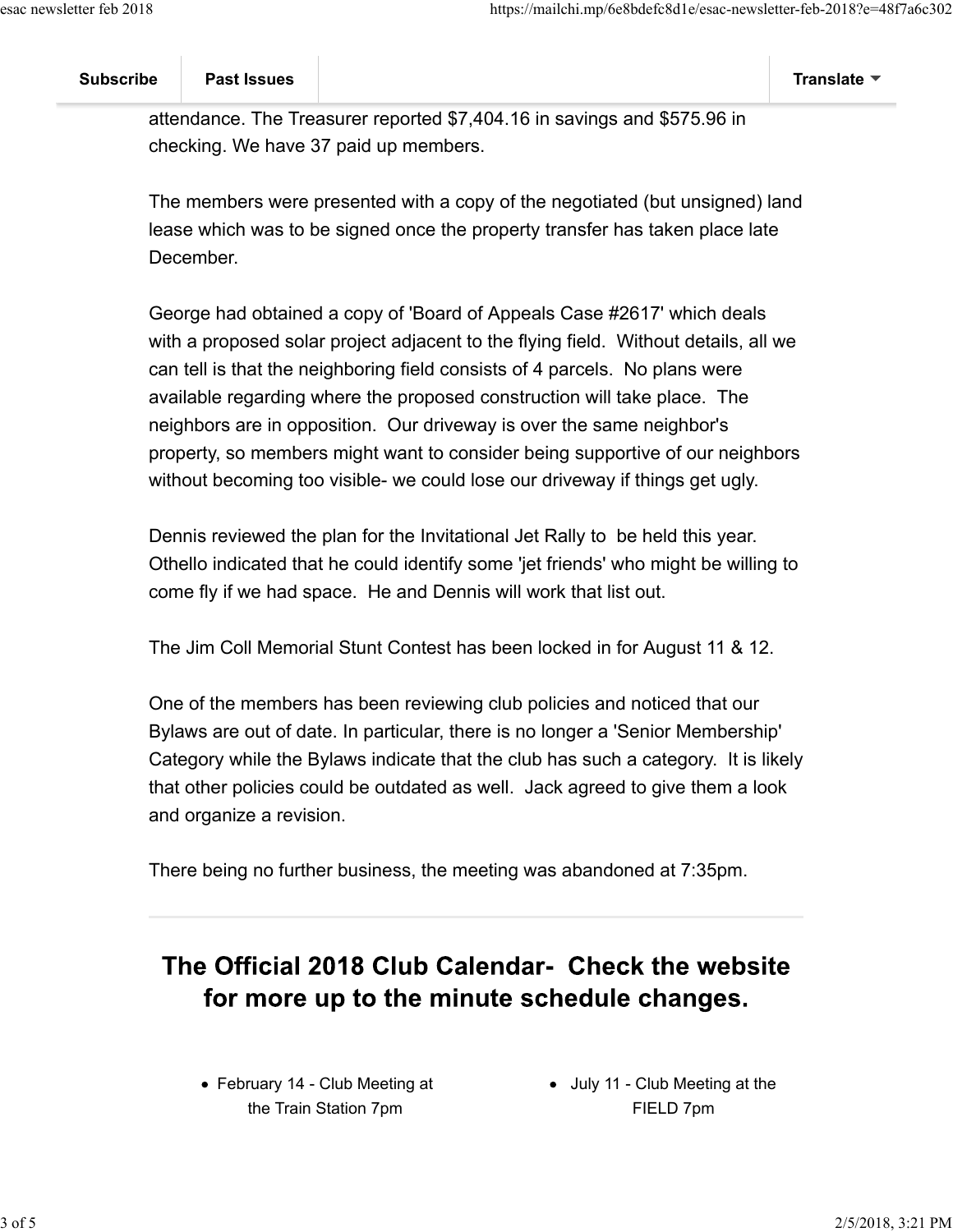| <b>Subscribe</b> | <b>Past Issues</b>                       |                                        | <b>Translate</b> |
|------------------|------------------------------------------|----------------------------------------|------------------|
|                  | March 14 - Club meeting at<br>$\bullet$  | August 8 - Club Meeting at<br>٠        |                  |
|                  | the Train Station 7pm                    | the FIELD 7pm                          |                  |
|                  | • April 11 - Club Meeting at the         | August 11 & 12 - Jim Coll<br>$\bullet$ |                  |
|                  | <b>Train Station 7pm</b>                 | <b>Stunt Contest</b>                   |                  |
|                  | April 28 - Jet Rally ???<br>$\bullet$    | August 18 & 19 - IMAC ??<br>$\bullet$  |                  |
|                  | May 9 - Club Meeting at the<br>$\bullet$ | • September 12 - Club Meeting          |                  |
|                  | Train Station 7pm                        | at the FIELD 7pm                       |                  |

- June 13 Club Meeting at the FIELD 7pm
- June 16 & 17 IMAC ??
- at the FIELD 7pm October 10 - Club Meeting at
- the Train Station 7pm • November 14 - Club meeting
- at the Train Station 7pm
- December 12 Christmas  $\bullet$ Party Meeting 7pm — at the Train Station - potluck

|                                                                  | Happy Birthday to You |                                   |
|------------------------------------------------------------------|-----------------------|-----------------------------------|
| <b>Support Our Local</b><br><b>Hobby Shops</b>                   | <b>Warren Avis</b>    |                                   |
| <b>Hobby Stop</b><br>22762 Sussex Hwy                            | <b>William Harris</b> | Links                             |
| Seaford, DE<br>302-629-3944                                      | Duane Lundahl         | <b>AMA Website</b>                |
| Hobby Town of                                                    | Doug Young            | <b>AMA - District IV</b>          |
| <b>Easton</b><br>106 Marlboro Ave                                |                       | <b>Know Before You Fly</b>        |
| Easton, MD<br>410-822-7800                                       |                       | <b>FAA- Pilot Registration</b>    |
| <b>Checkered Flag</b><br><b>Hobbies</b><br>22 Sarah Circle Suite |                       | <b>Renewal Membership</b><br>Form |

A

Camden, DE 302-381-6844